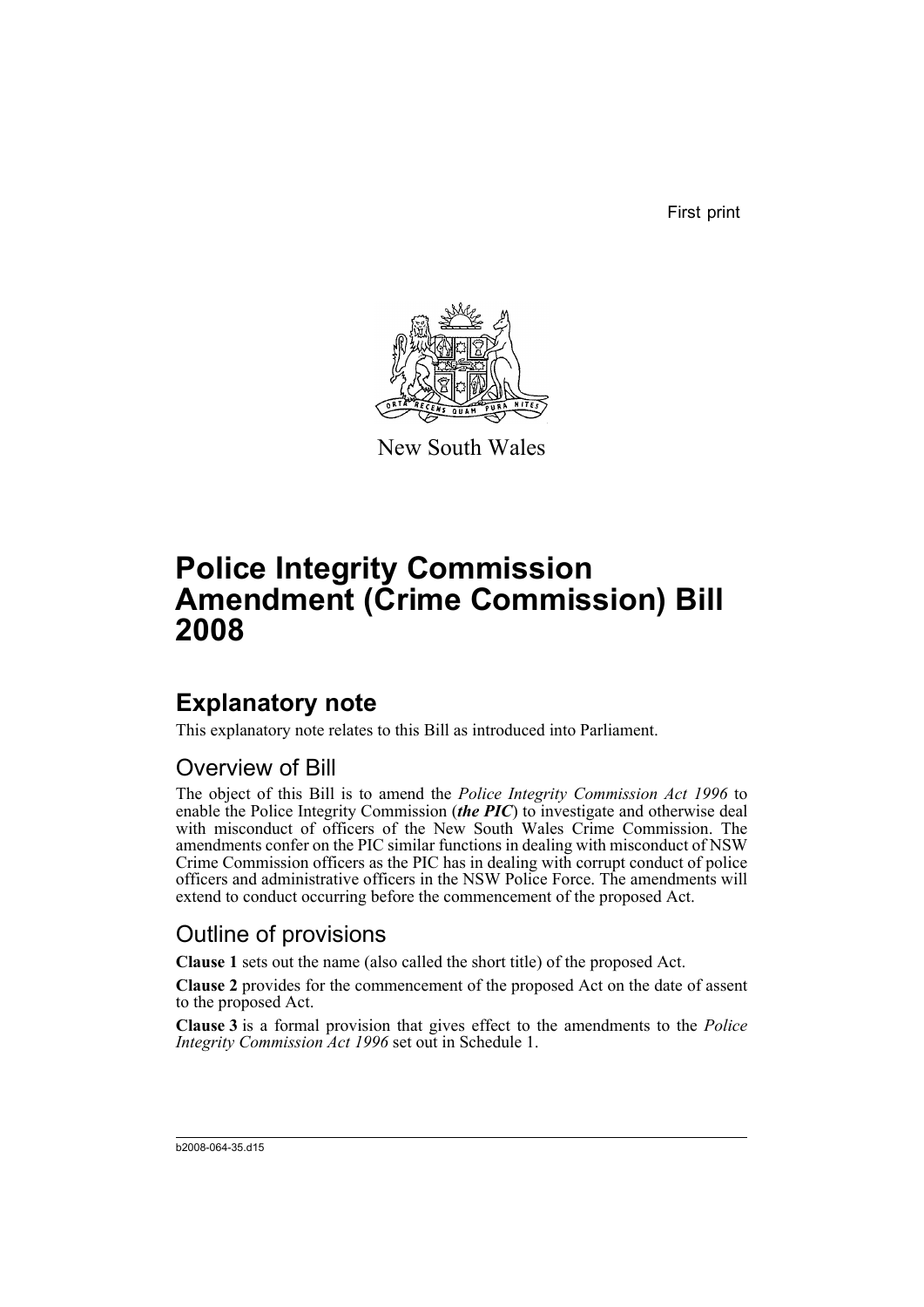Explanatory note

**Clause 4** is a formal provision that gives effect to the consequential amendments to the *Independent Commission Against Corruption Act 1988* (*the ICAC Act*) set out in Schedule 2.

**Clause 5** provides for the repeal of the proposed Act after all the amendments made by the proposed Act have commenced. Once the amendments have commenced the proposed Act will be spent and section 30 of the *Interpretation Act 1987* provides that the repeal of an amending Act does not affect the amendments made by that Act.

### **Schedule 1 Amendment of Police Integrity Commission Act 1996**

**Schedule 1 [1] and [2]** insert definitions of various terms used in provisions being inserted by the proposed Act. In particular, *Crime Commission officer* is defined to mean the NSW Crime Commissioner, an Assistant NSW Crime Commissioner and any member of staff of the NSW Crime Commission. The term *misconduct* of a Crime Commission officer includes conduct that is corrupt conduct within the meaning of the ICAC Act. The amendments also make it clear that the misconduct of former Crime Commission officers may be dealt with by the PIC.

**Schedule 1 [3]** confers functions on the PIC that relate to the prevention, detection and investigation of misconduct of Crime Commission officers. The functions of the PIC will also extend to overseeing other agencies (by way of providing guidance) in detecting or investigating misconduct of Crime Commission officers. The amendment also enables the PIC Commissioner to allocate the responsibility for dealing with such matters by the PIC to an Assistant Commissioner and particular staff of the PIC.

**Schedule 1 [14]** provides for the making of complaints to the PIC about matters involving misconduct of Crime Commission officers. Certain public officials, including the NSW Crime Commissioner and the Commissioner of Police, will be under a duty to report any such suspected misconduct to the PIC. **Schedule 1 [32]** enables certain public officials to make complaints to the PIC about the conduct of Crime Commission officers.

**Schedule 1 [4]–[9] and [11]–[13]** make amendments that are consequential on the amendments made by Schedule 1 [3] and [14].

**Schedule 1 [10]** makes it clear that answers given by a person at a hearing before the PIC may be used for the purposes of taking disciplinary action under Part 2.7 of the *Public Sector Employment and Management Act 2002* in addition to being used in disciplinary proceedings.

**Schedule 1 [15]–[23], [25] and [26]** provide that the referral of matters by the PIC to the NSW Crime Commission concerning Crime Commission officers will be subject to the same reporting requirements as currently apply to matters that are referred by the PIC to the police.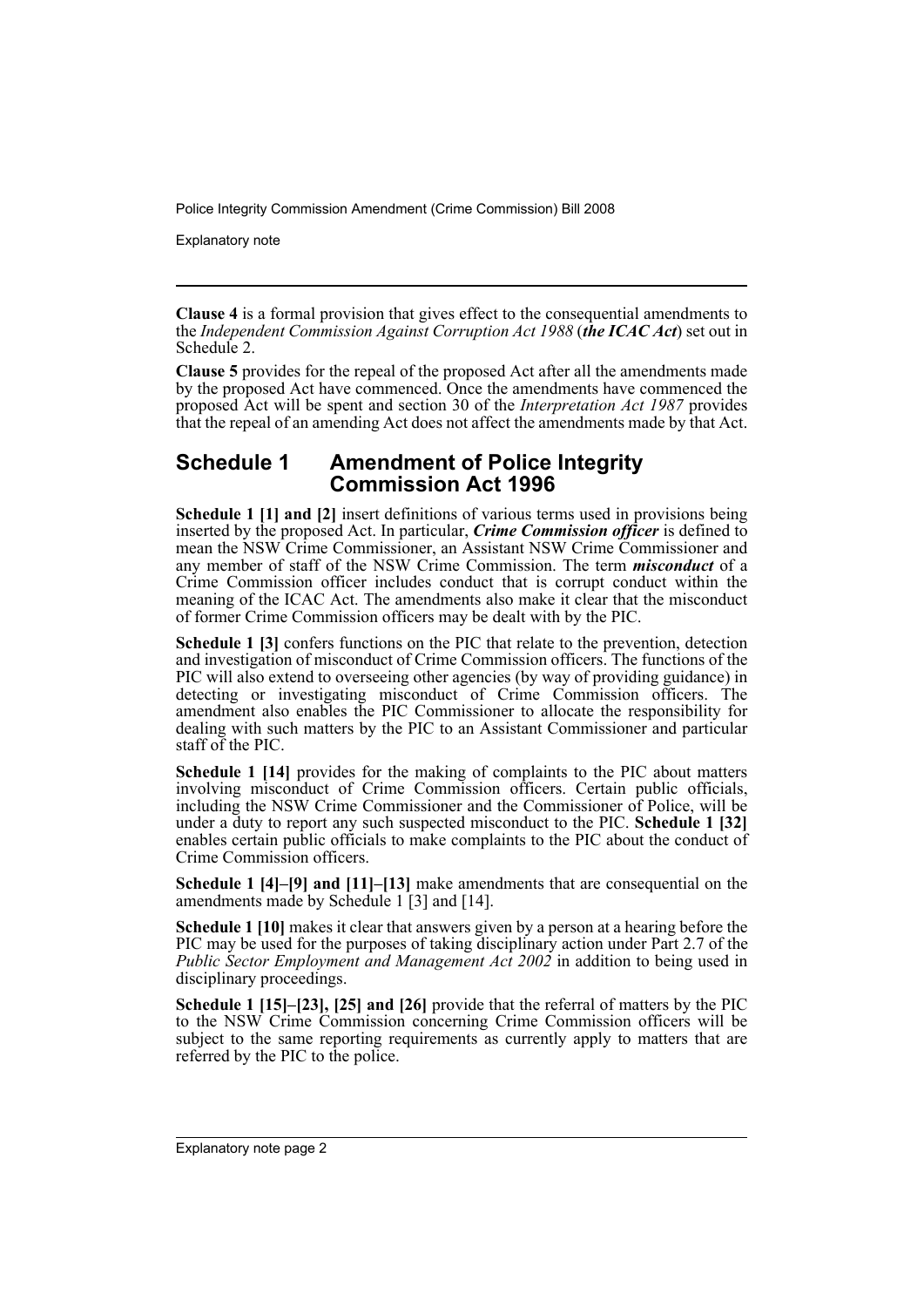Explanatory note

**Schedule 1 [24]** provides that information in the PIC's annual report relating to its operations involving Crime Commission officers must be kept separate from other matters in the annual report.

**Schedule 1 [27]–[29]** extend existing provisions concerning the functions of the ICAC and the functions of the PIC where other public officials are involved so that the provisions apply in relation to Crime Commission officers in the same way as the provisions currently apply in relation to members of the NSW Police Force. **Schedule 1 [30]** provides for the PIC and the ICAC to enter into arrangements for dealing with misconduct of Crime Commission officers (such arrangements may already be entered into regarding the conduct of members of the NSW Police Force). Schedule 1 [31] makes it clear that the ICAC's educative and advisory roles may still be exercised in relation to the NSW Crime Commission.

**Schedule 1 [33]** enables regulations of a savings or transitional nature to be made as a consequence of the proposed Act. **Schedule 1 [34]** inserts savings and transitional provisions consequent on the enactment of the proposed Act. In particular, the amendments made by the proposed Act will extend to conduct occurring before the commencement of the proposed Act. Also, the amendments make it clear that any existing ICAC investigation into the conduct of Crime Commission officers will not be affected.

### **Schedule 2 Amendment of Independent Commission Against Corruption Act 1988**

**Schedule 2 [1]** provides that the NSW Crime Commissioner is not under a duty to report to the ICAC any matter that concerns misconduct of a Crime Commission officer unless the Crime Commissioner suspects that the matter also concerns corrupt conduct of another public official.

**Schedule 2 [2]** limits the functions of the ICAC in relation to the conduct of Crime Commission officers (in the same way as its functions are currently limited in relation to members of the NSW Police Force).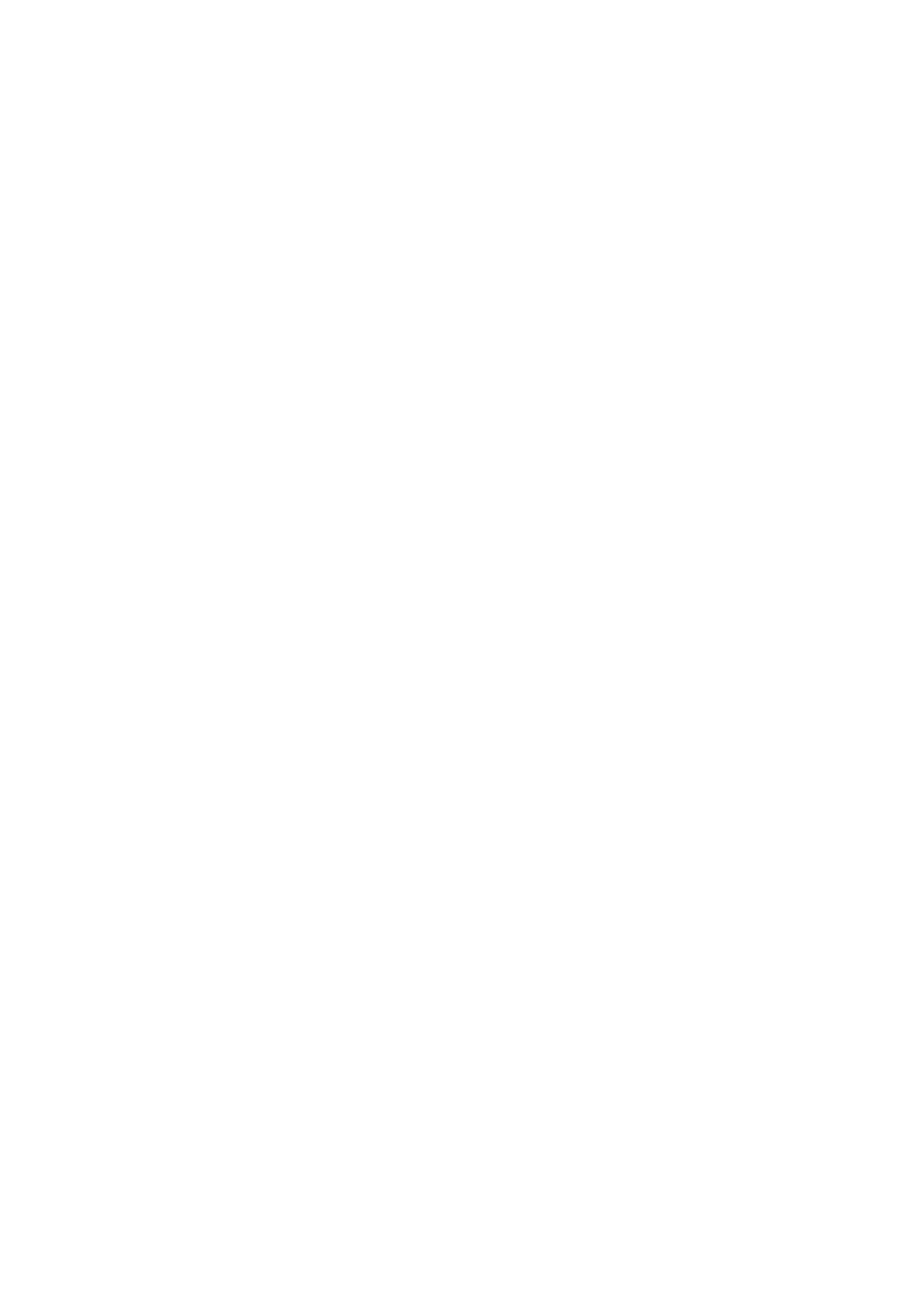First print



New South Wales

## **Police Integrity Commission Amendment (Crime Commission) Bill 2008**

## **Contents**

|            |                                                                          | Page |
|------------|--------------------------------------------------------------------------|------|
|            | Name of Act                                                              |      |
| 2          | Commencement                                                             | 2    |
| 3          | Amendment of Police Integrity Commission Act 1996<br>No 28               | 2    |
| 4          | Amendment of Independent Commission Against<br>Corruption Act 1988 No 35 | 2    |
| 5          | Repeal of Act                                                            | 2    |
| Schedule 1 | Amendment of Police Integrity Commission Act 1996                        | 3    |
| Schedule 2 | Amendment of Independent Commission Against<br>Corruption Act 1988       | 12   |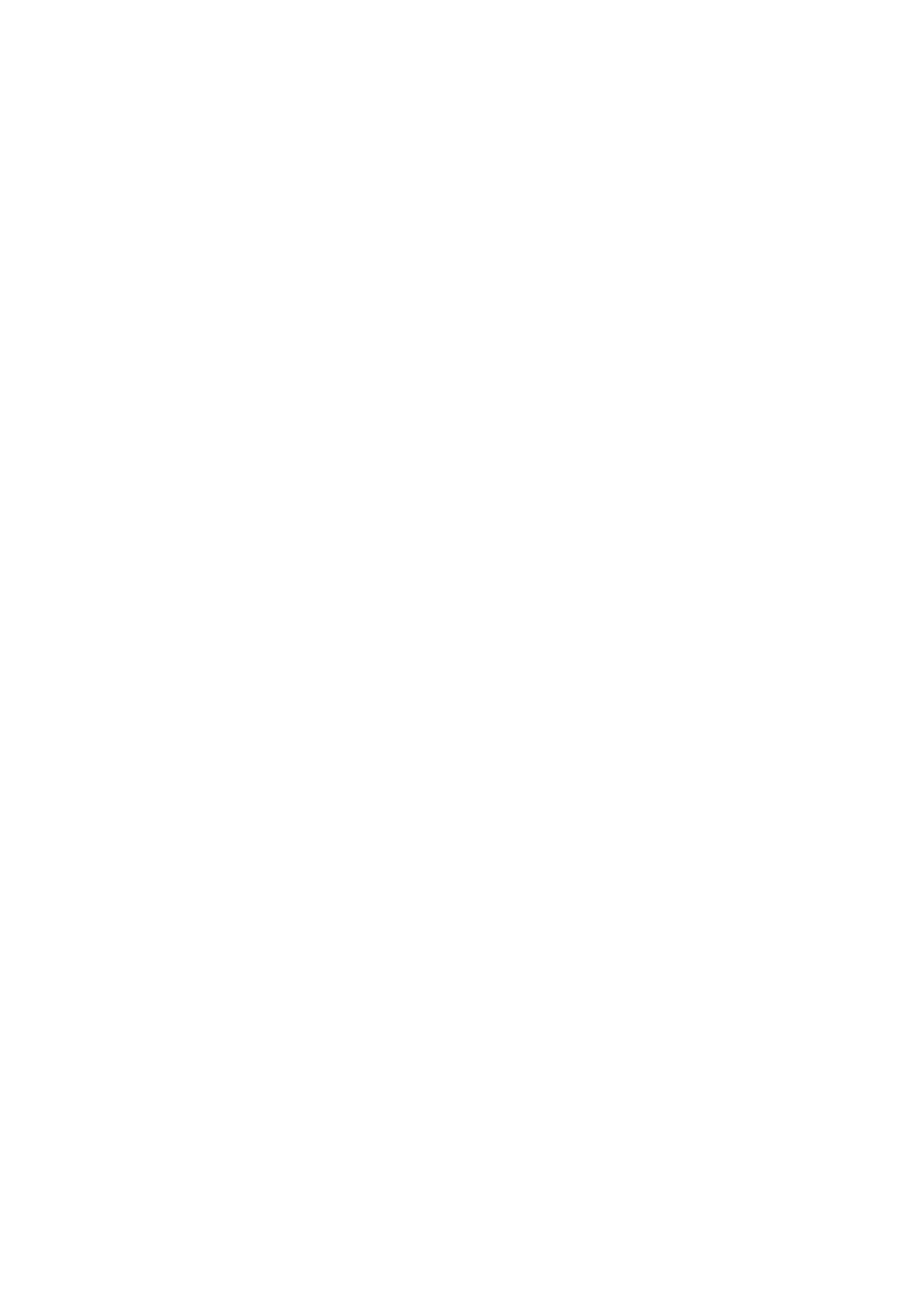

New South Wales

## **Police Integrity Commission Amendment (Crime Commission) Bill 2008**

No , 2008

### **A Bill for**

An Act to amend the *Police Integrity Commission Act 1996* to provide for the investigation, referral and oversight of matters relating to misconduct of New South Wales Crime Commission officers; to make consequential amendments to the *Independent Commission Against Corruption Act 1988*; and for other purposes.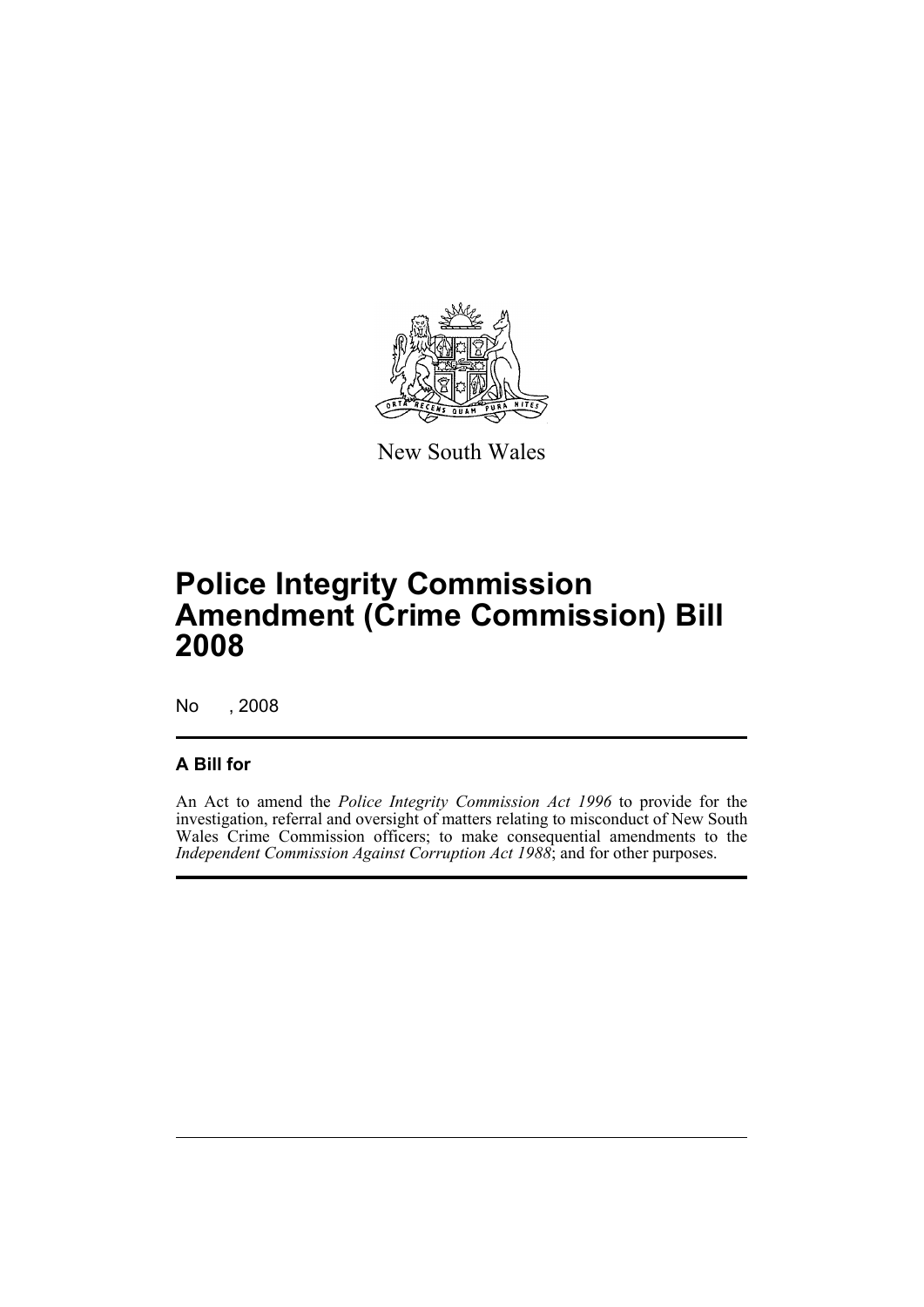<span id="page-7-4"></span><span id="page-7-3"></span><span id="page-7-2"></span><span id="page-7-1"></span><span id="page-7-0"></span>

|              |                      | The Legislature of New South Wales enacts:                                                                                                                | 1                     |
|--------------|----------------------|-----------------------------------------------------------------------------------------------------------------------------------------------------------|-----------------------|
| 1            |                      | Name of Act                                                                                                                                               | 2                     |
|              |                      | This Act is the <i>Police Integrity Commission Amendment (Crime</i><br>Commission) Act 2008.                                                              | 3<br>4                |
| $\mathbf{2}$ |                      | <b>Commencement</b>                                                                                                                                       | 5                     |
|              |                      | This Act commences on the date of assent to this Act.                                                                                                     | 6                     |
| 3            |                      | Amendment of Police Integrity Commission Act 1996 No 28                                                                                                   | $\overline{7}$        |
|              |                      | The Police Integrity Commission Act 1996 is amended as set out in<br>Schedule 1.                                                                          | 8<br>9                |
| 4            | <b>No 35</b>         | <b>Amendment of Independent Commission Against Corruption Act 1988</b>                                                                                    | 10 <sup>1</sup><br>11 |
|              |                      | The Independent Commission Against Corruption Act 1988 is amended<br>as set out in Schedule 2.                                                            | 12<br>13              |
| 5            | <b>Repeal of Act</b> |                                                                                                                                                           | 14                    |
|              | (1)                  | This Act is repealed on the day following the day on which this Act<br>commences.                                                                         | 15<br>16              |
|              | (2)                  | The repeal of this Act does not, because of the operation of section 30<br>of the <i>Interpretation Act 1987</i> , affect any amendment made by this Act. | 17<br>18              |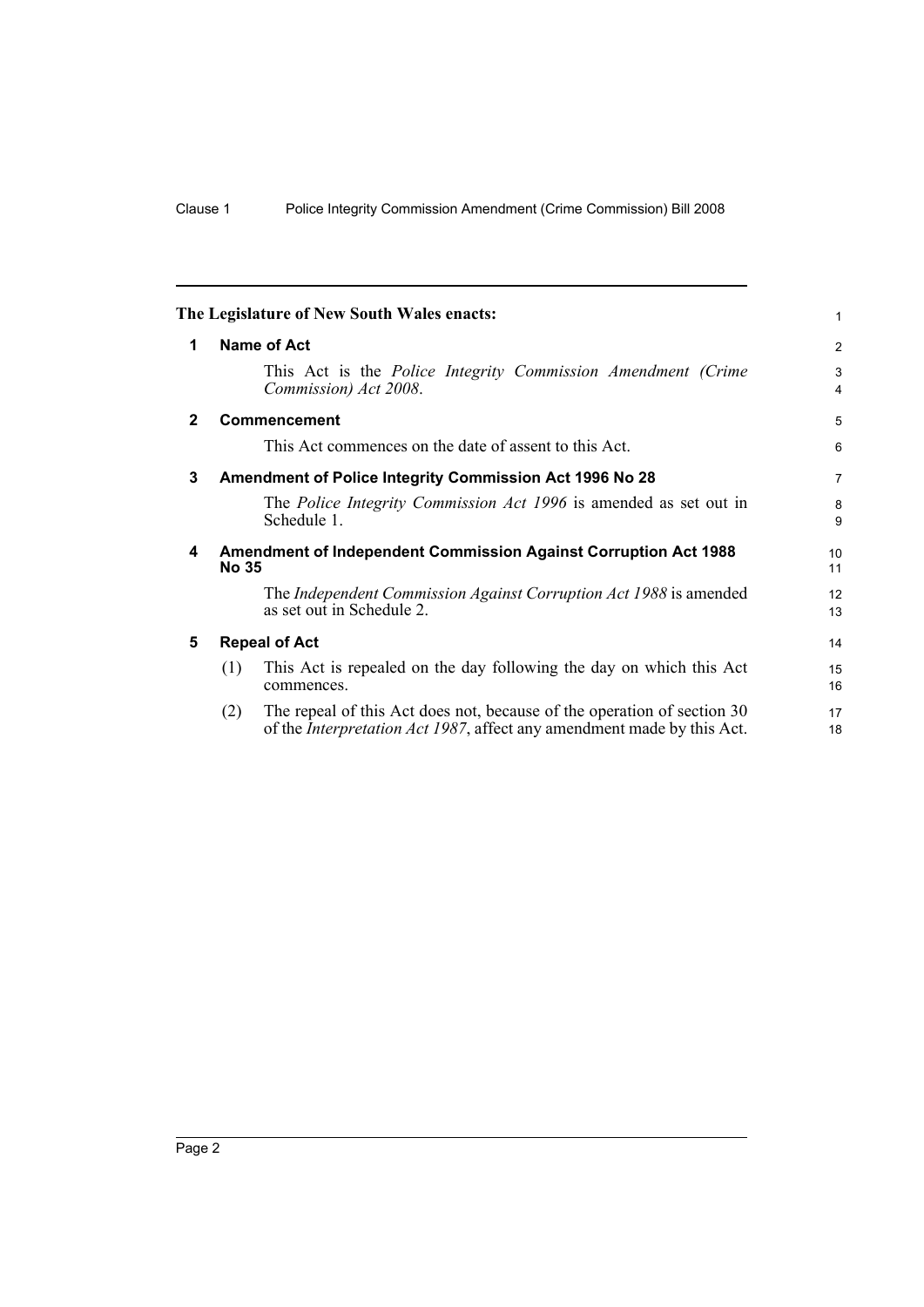Amendment of Police Integrity Commission Act 1996 Schedule 1

### <span id="page-8-0"></span>**Schedule 1 Amendment of Police Integrity Commission Act 1996**

(Section 3)

1 2

3

| [1] |           | <b>Section 4 Definitions</b> |                          |                                                                                                                                                                                                                                                                                                   | 4                          |
|-----|-----------|------------------------------|--------------------------|---------------------------------------------------------------------------------------------------------------------------------------------------------------------------------------------------------------------------------------------------------------------------------------------------|----------------------------|
|     |           |                              |                          | Insert in alphabetical order in section $4(1)$ :                                                                                                                                                                                                                                                  | 5                          |
|     |           |                              |                          | <b>Crime Commission officer means any of the following:</b>                                                                                                                                                                                                                                       | 6                          |
|     |           |                              | (a)                      | the Commissioner for the New South Wales Crime<br>Commission (the Crime Commissioner),                                                                                                                                                                                                            | $\overline{7}$<br>8        |
|     |           |                              | (b)                      | an Assistant Commissioner for the New South Wales<br>Crime Commission,                                                                                                                                                                                                                            | 9<br>10                    |
|     |           |                              | (c)                      | a member of staff of the New South Wales Crime<br>Commission within the meaning of the New South Wales<br>Crime Commission Act 1985.                                                                                                                                                              | 11<br>12<br>13             |
|     |           |                              |                          | Crime Commission officer complaint means a complaint made<br>under section 75C.                                                                                                                                                                                                                   | 14<br>15                   |
|     |           |                              |                          | former Crime Commission officer means any person who is not<br>a Crime Commission officer but who has been a Crime<br>Commission officer at any time previously (whether before or<br>after the commencement of the <i>Police Integrity Commission</i><br>Amendment (Crime Commission) Act 2008). | 16<br>17<br>18<br>19<br>20 |
|     |           |                              |                          | <i>misconduct</i> of a Crime Commission officer—see section 5B.                                                                                                                                                                                                                                   | 21                         |
| [2] |           | <b>Section 5B</b>            |                          |                                                                                                                                                                                                                                                                                                   | 22                         |
|     |           |                              | Insert after section 5A: |                                                                                                                                                                                                                                                                                                   |                            |
|     | <b>5B</b> |                              |                          | <b>Misconduct of Crime Commission officers</b>                                                                                                                                                                                                                                                    | 24                         |
|     |           | (1)                          |                          | <b>Definition</b>                                                                                                                                                                                                                                                                                 | 25                         |
|     |           |                              |                          | For the purposes of this Act, <i>misconduct</i> of a Crime Commission<br>officer means any misconduct (by way of action or inaction or<br>alleged action or inaction) of a Crime Commission officer:                                                                                              | 26<br>27<br>28             |
|     |           |                              | (a)                      | whether or not it also involves participants who are not<br>Crime Commission officers, and                                                                                                                                                                                                        | 29<br>30                   |
|     |           |                              | (b)                      | whether or not it occurs while the Crime Commission<br>officer is officially on duty, and                                                                                                                                                                                                         | 31<br>32                   |
|     |           |                              | (c)                      | whether or not it occurred before the commencement of<br>this subsection, and                                                                                                                                                                                                                     | 33<br>34                   |
|     |           |                              | (d)                      | whether or not it occurred outside the State or outside<br>Australia.                                                                                                                                                                                                                             | 35<br>36                   |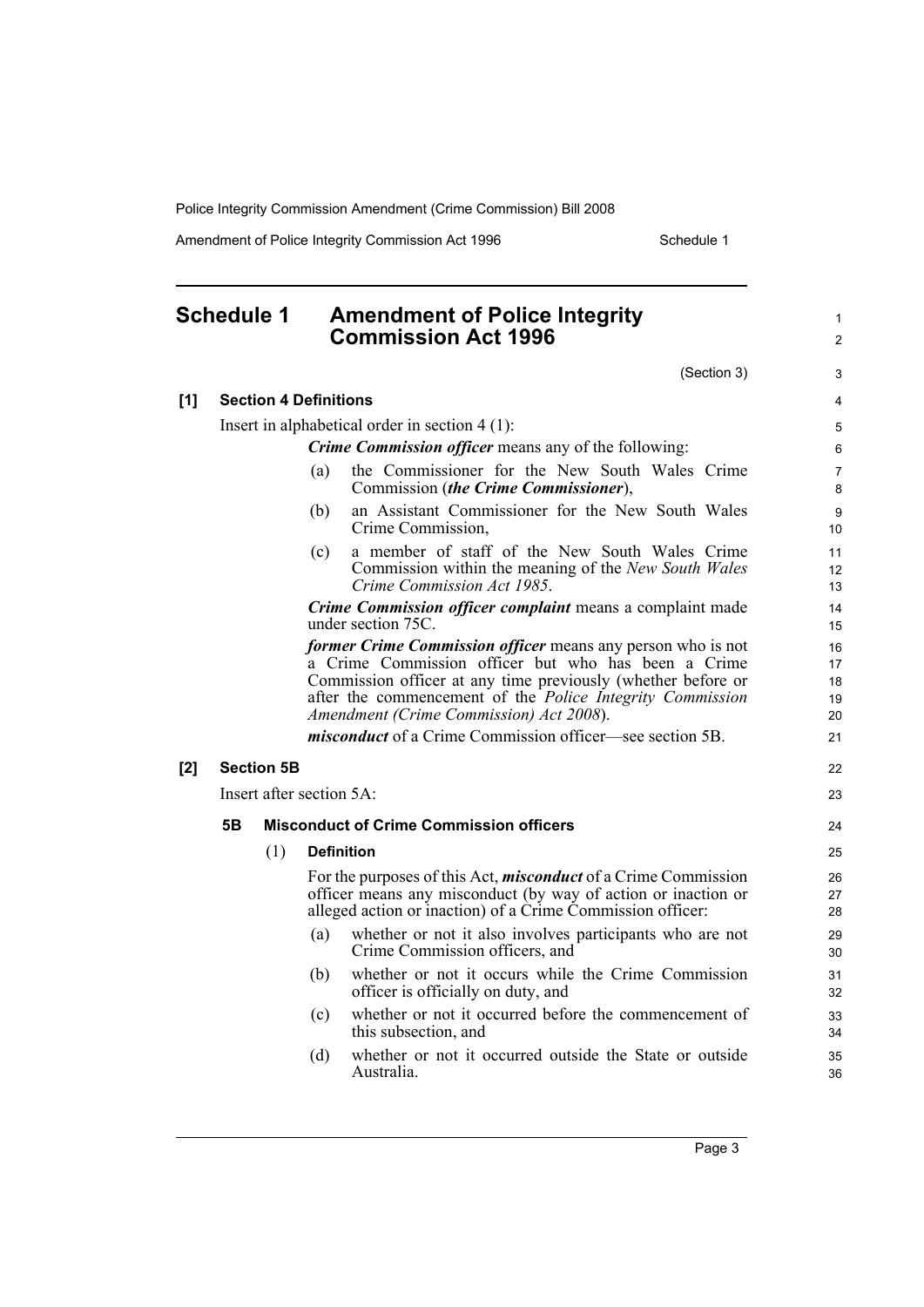## (2) **Examples**

Misconduct of a Crime Commission officer can involve (but is not limited to) any of the following:

19 20

- (a) the commission of a criminal offence by a Crime Commission officer,
- (b) any misconduct, irregularity, neglect of duty, breach of discipline or other matter that constitutes or may constitute grounds for disciplinary action under any law,
- (c) corrupt conduct within the meaning of the *Independent Commission Against Corruption Act 1988* involving a Crime Commission officer.

#### (3) **Former Crime Commission officers**

Conduct may be dealt with, or continue to be dealt with, under this Act even though any Crime Commission officer involved has ceased to be a Crime Commission officer. Accordingly, references in this Act to a Crime Commission officer extend, where appropriate, to include a former Crime Commission officer.

### **[3] Sections 13B and 13C**

Insert after section 13A:

### **13B Other functions of PIC in relation to Crime Commission officers**

- (1) Other functions of the PIC include the following:
	- (a) to prevent misconduct of Crime Commission officers,
	- (b) to detect or investigate, or oversee other agencies in the detection or investigation of, misconduct of Crime Commission officers.
- (2) The PIC is, as far as practicable, required to turn its attention principally to serious misconduct of Crime Commission officers.
- (3) The reference in this section to *overseeing* other agencies in the detection or investigation of misconduct of Crime Commission officers is a reference to the provision by the PIC of guidance that relies on a system of guidelines prepared by it and progress reports and final reports furnished to it rather than the provision of detailed guidance in the planning and execution of such detection and investigation.
- (4) In overseeing other agencies for the purposes of this section, the PIC does not have a power of control or direction, and any such oversight is to be achieved by agreement. However, it is the duty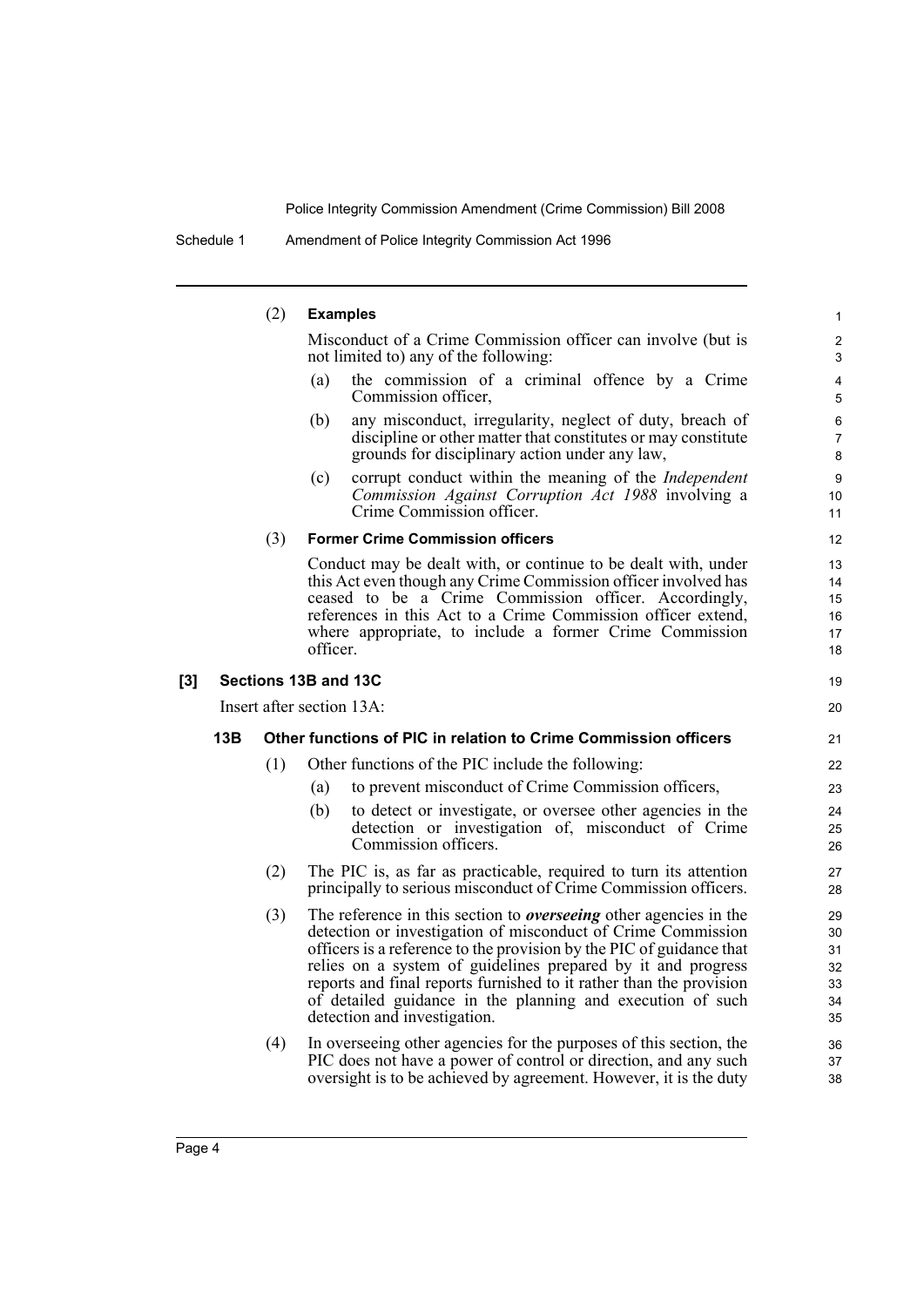Amendment of Police Integrity Commission Act 1996 Schedule 1

|     |                                                                                               | of Crime Commission officers to co-operate with the PIC in the<br>exercise of its oversight functions.                                                                                                                                                                                                  | $\mathbf{1}$<br>2          |
|-----|-----------------------------------------------------------------------------------------------|---------------------------------------------------------------------------------------------------------------------------------------------------------------------------------------------------------------------------------------------------------------------------------------------------------|----------------------------|
|     | (5)                                                                                           | However, nothing in subsection $(2)$ , $(3)$ or $(4)$ :                                                                                                                                                                                                                                                 | 3                          |
|     |                                                                                               | affects the capacity of the PIC to exercise any of the<br>(a)<br>functions as referred to in subsection $(1)$ , or                                                                                                                                                                                      | $\overline{4}$<br>5        |
|     |                                                                                               | provides a ground for any appeal or other legal or<br>(b)<br>administrative challenge to the exercise by the PIC of any<br>of those functions.                                                                                                                                                          | 6<br>$\overline{7}$<br>8   |
|     | 13C                                                                                           | Special allocation of PIC's functions in relation to Crime<br><b>Commission officers</b>                                                                                                                                                                                                                | 9<br>10                    |
|     |                                                                                               | The PIC Commissioner may allocate responsibility for the<br>exercise of the functions of the PIC in relation to Crime<br>Commission officers to an Assistant Commissioner and to such<br>members of the staff of the PIC as are designated by the PIC<br>Commissioner for the purposes of this section. | 11<br>12<br>13<br>14<br>15 |
| [4] |                                                                                               | Sections 15 (1) (b) (i) and 23 (3) (c)                                                                                                                                                                                                                                                                  | 16                         |
|     | Insert ", Crime Commission officer complaint" after "police complaint"<br>wherever occurring. |                                                                                                                                                                                                                                                                                                         |                            |
| [5] | Section 16 Provisions regarding assessments, opinions and<br>recommendations                  |                                                                                                                                                                                                                                                                                                         |                            |
|     |                                                                                               | Insert ", misconduct of a Crime Commission officer" before "or corrupt<br>conduct" wherever occurring in section 16 (1) (a) and (3).                                                                                                                                                                    | 21<br>22                   |
| [6] |                                                                                               | Section 19 Application of Criminal Assets Recovery Act 1990                                                                                                                                                                                                                                             | 23                         |
|     |                                                                                               | Insert after section $19(3)$ :                                                                                                                                                                                                                                                                          | 24                         |
|     | (3A)                                                                                          | Subsection $(3)$ does not apply if the exercise of the function by<br>the PIC under that Act relates to an investigation by the PIC<br>concerning misconduct of a Crime Commission officer.                                                                                                             | 25<br>26<br>27             |
| [7] |                                                                                               | <b>Section 23 Investigations generally</b>                                                                                                                                                                                                                                                              | 28                         |
|     |                                                                                               | Insert after section 23 (1) (c):                                                                                                                                                                                                                                                                        | 29                         |
|     |                                                                                               | on a Crime Commission officer complaint made to it, or<br>(c1)                                                                                                                                                                                                                                          | 30                         |
| [8] | <b>Section 23 (2)</b>                                                                         |                                                                                                                                                                                                                                                                                                         | 31                         |
|     |                                                                                               | Omit the subsection. Insert instead:                                                                                                                                                                                                                                                                    | 32                         |
|     | (2)                                                                                           | The Commission may conduct an investigation even though no<br>particular<br>police officer, administrative officer, Crime<br>Commission officer or other person has been implicated and even                                                                                                            | 33<br>34<br>35             |
|     |                                                                                               |                                                                                                                                                                                                                                                                                                         |                            |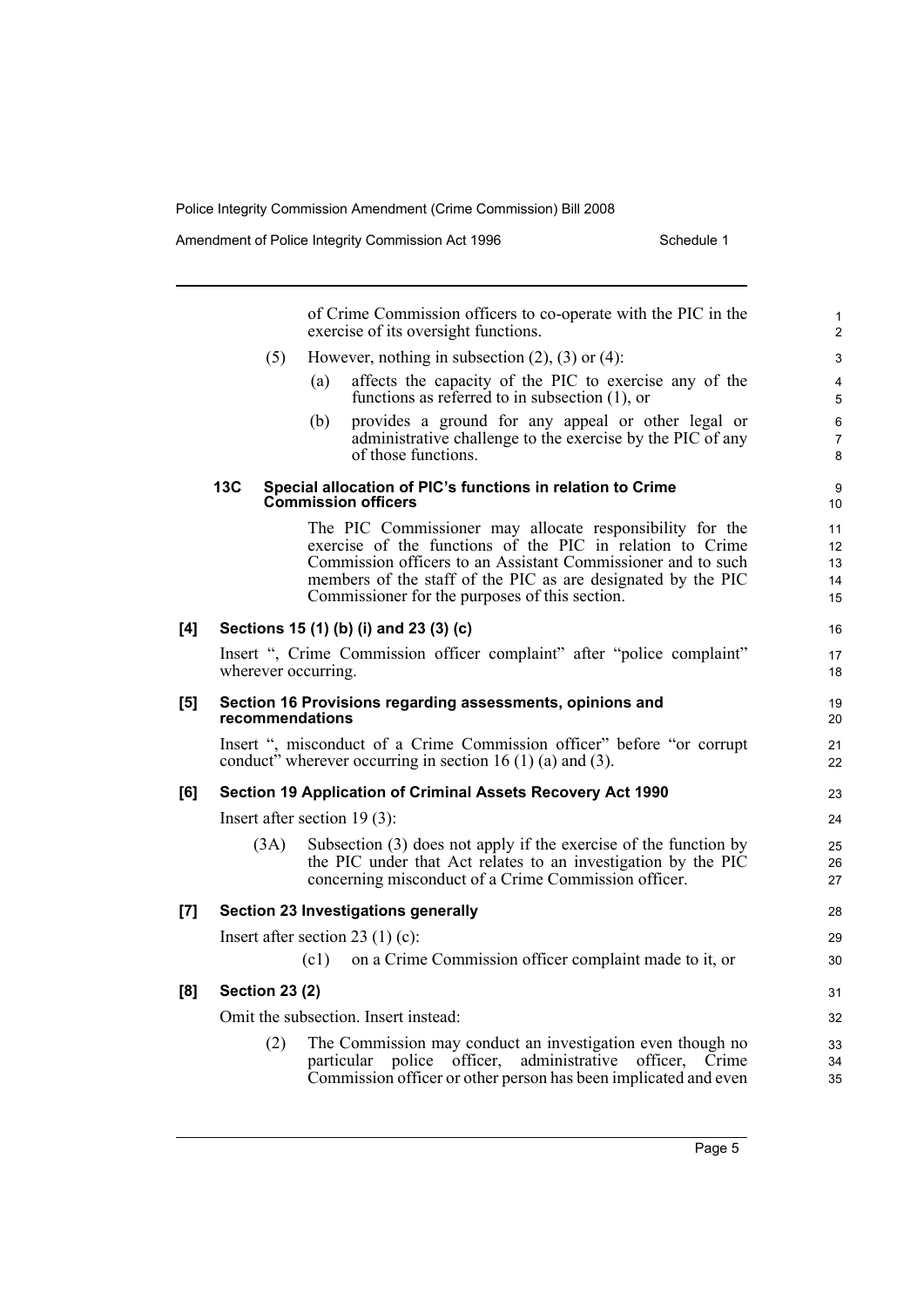|        |                 | though no police misconduct, misconduct of a Crime<br>Commission officer or corrupt conduct of an administrative<br>officer is suspected.                                                                     | $\mathbf{1}$<br>2<br>3   |
|--------|-----------------|---------------------------------------------------------------------------------------------------------------------------------------------------------------------------------------------------------------|--------------------------|
| [9]    |                 | <b>Section 30 Injunctions</b>                                                                                                                                                                                 | $\overline{4}$           |
|        |                 | Insert at the end of section 30 $(2)$ (c):                                                                                                                                                                    | 5                        |
|        |                 | <sub>or</sub>                                                                                                                                                                                                 | 6                        |
|        |                 | it is necessary to restrain the conduct in order to prevent<br>(d)<br>irreparable harm being done because of misconduct, or<br>suspected misconduct, of a Crime Commission officer.                           | $\overline{7}$<br>8<br>9 |
| $[10]$ |                 | Section 40 Privilege as regards answers, documents etc                                                                                                                                                        | 10                       |
|        |                 | Insert "(including for the purposes of taking disciplinary action under Part 2.7)<br>of the <i>Public Sector Employment and Management Act 2002</i> )" after<br>"disciplinary proceedings" in section 40 (3). | 11<br>12<br>13           |
| $[11]$ |                 | Section 61 Secrecy provisions in other Acts                                                                                                                                                                   | 14                       |
|        |                 | Insert after section 61 (1) (e):                                                                                                                                                                              | 15                       |
|        |                 | (f)<br>sections 13 and 29 of the New South Wales Crime<br>Commission Act 1985.                                                                                                                                | 16<br>17                 |
| $[12]$ |                 | Section 75B Duty to notify Commission of possible corrupt conduct of<br>administrative officers                                                                                                               | 18<br>19                 |
|        |                 | Omit "The regulations" from section 75B (5).                                                                                                                                                                  | 20                       |
|        |                 | Insert instead "For the purposes of this section and section 75D, the<br>regulations".                                                                                                                        | 21<br>22                 |
| $[13]$ | Section 75B (6) |                                                                                                                                                                                                               | 23                       |
|        |                 | Insert "and section 75D" after "this section".                                                                                                                                                                | 24                       |
| $[14]$ | Part 4B         |                                                                                                                                                                                                               | 25                       |
|        |                 | Insert after Part 4A:                                                                                                                                                                                         | 26                       |
|        |                 | <b>Part 4B Complaints against Crime Commission</b><br>officers                                                                                                                                                | 27<br>28                 |
|        | 75C             | <b>Complaints about possible misconduct of Crime Commission</b><br>officers                                                                                                                                   | 29<br>30                 |
|        |                 | (1)<br>Any person may make a complaint to the PIC about a matter that<br>involves or may involve misconduct of a Crime Commission<br>officer.                                                                 | 31<br>32<br>33           |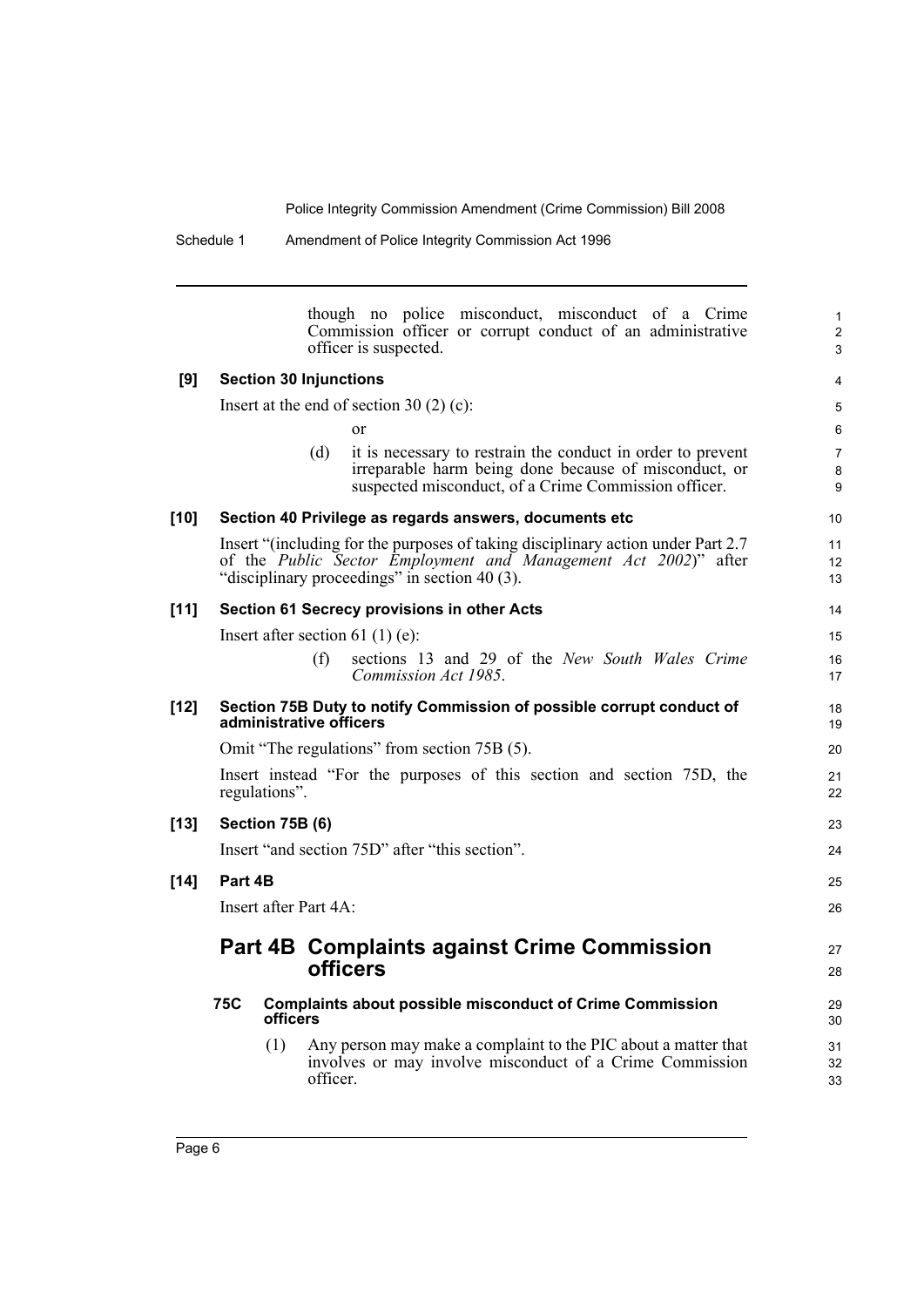Amendment of Police Integrity Commission Act 1996 Schedule 1

 $[15]$ 

 $[16]$ 

**[17] Section 76**

 $[18]$ 

|     | (2)<br>The PIC may investigate any such complaint or decide that the<br>complaint need not be investigated. |                                                                                                                                                                                                                    | $\mathbf{1}$<br>$\overline{2}$    |
|-----|-------------------------------------------------------------------------------------------------------------|--------------------------------------------------------------------------------------------------------------------------------------------------------------------------------------------------------------------|-----------------------------------|
|     | (3)                                                                                                         | The PIC may discontinue an investigation of any such complaint.                                                                                                                                                    | 3                                 |
| 75D | officers                                                                                                    | Duty to notify PIC of possible misconduct of Crime Commission                                                                                                                                                      | 4<br>5                            |
|     | (1)                                                                                                         | This section applies to the following officers:                                                                                                                                                                    | 6                                 |
|     |                                                                                                             | the Crime Commissioner,<br>(a)                                                                                                                                                                                     | 7                                 |
|     |                                                                                                             | the Commissioner of Police,<br>(b)                                                                                                                                                                                 | 8                                 |
|     |                                                                                                             | the principal officer of a public authority,<br>(c)                                                                                                                                                                | 9                                 |
|     |                                                                                                             | an officer who constitutes a public authority.<br>(d)                                                                                                                                                              | 10                                |
|     | (2)                                                                                                         | An officer to whom this section applies is under a duty to report<br>to the PIC any matter that the officer suspects on reasonable<br>grounds involves or may involve misconduct of a Crime<br>Commission officer. | 11<br>12 <sup>°</sup><br>13<br>14 |
|     | (3)                                                                                                         | The PIC may issue guidelines as to what matters need or need not<br>be reported.                                                                                                                                   | 15<br>16                          |
|     | (4)                                                                                                         | This section has effect despite any duty of secrecy or other<br>restriction on disclosure.                                                                                                                         | 17<br>18                          |
|     |                                                                                                             | Part 5, Division 1, heading                                                                                                                                                                                        | 19                                |
|     |                                                                                                             | Insert "or NSW Crime Commission" after "police".                                                                                                                                                                   | 20                                |
|     |                                                                                                             | <b>Section 76 Definitions</b>                                                                                                                                                                                      | 21                                |
|     |                                                                                                             | Omit "In this section". Insert instead "In this Division".                                                                                                                                                         | 22                                |
|     | <b>Section 76</b>                                                                                           |                                                                                                                                                                                                                    | 23                                |
|     |                                                                                                             | Insert in alphabetical order:                                                                                                                                                                                      | 24                                |
|     |                                                                                                             | <b>Crime Commission</b> means the New South Wales Crime                                                                                                                                                            | 25                                |
|     |                                                                                                             | Commission.                                                                                                                                                                                                        | 26                                |
|     |                                                                                                             | Section 77 Referral of matter                                                                                                                                                                                      | 27                                |
|     |                                                                                                             | Omit section 77 (1). Insert instead:                                                                                                                                                                               | 28                                |
|     | (1)                                                                                                         | The Commission may, before or after investigating a matter<br>(whether or not the investigation is completed), refer the matter<br>for investigation or action:                                                    | 29<br>30<br>31                    |
|     |                                                                                                             | to a police authority, or<br>(a)                                                                                                                                                                                   | 32                                |
|     |                                                                                                             | if the matter relates to a Crime Commission officer—to the<br>(b)<br>Crime Commission.                                                                                                                             | 33<br>34                          |
|     |                                                                                                             |                                                                                                                                                                                                                    |                                   |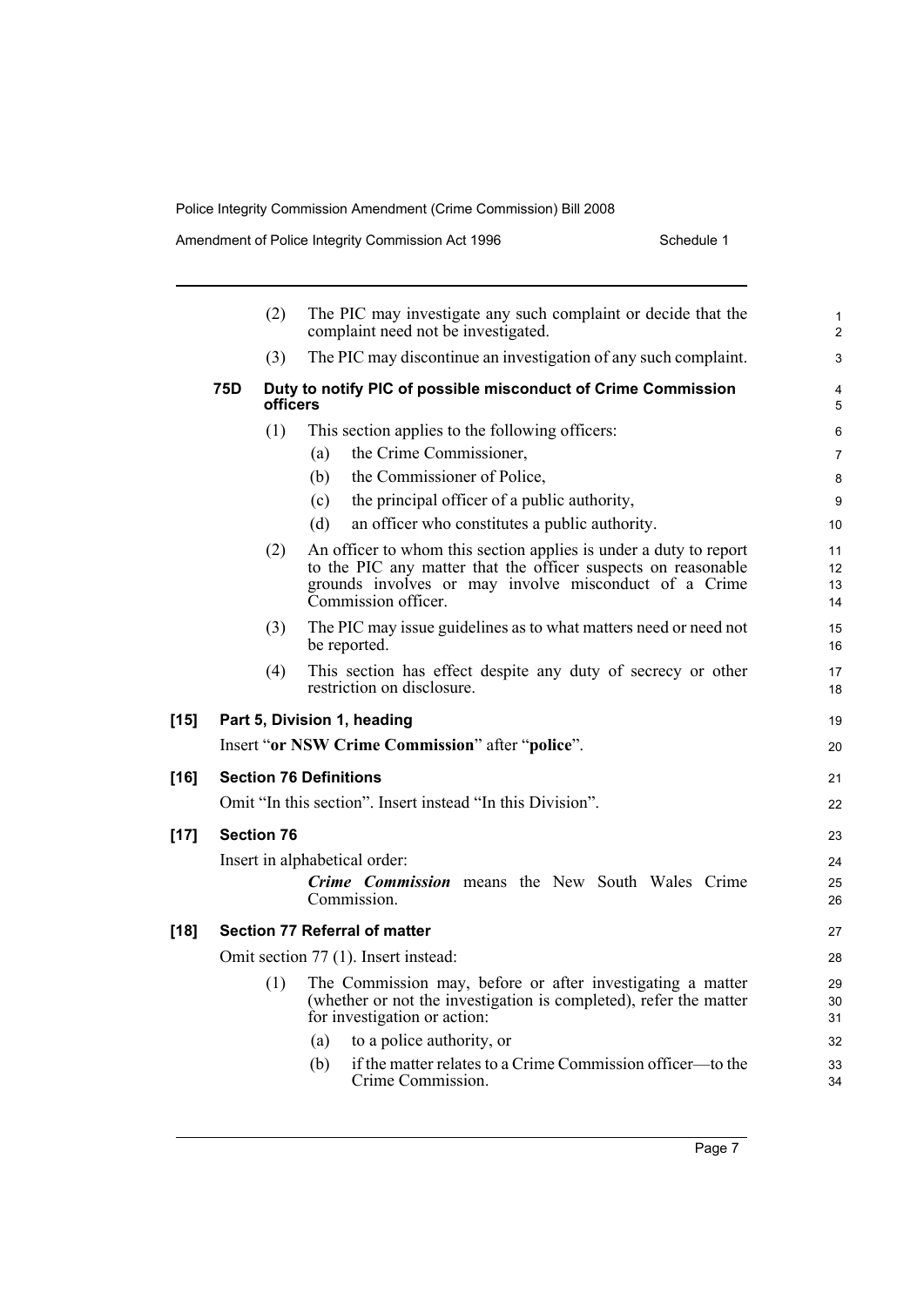Schedule 1 Amendment of Police Integrity Commission Act 1996

#### **[19] Sections 77 (2) and (3) and 80**

Insert "or the Crime Commission" after "police authority" wherever occurring.

#### **[20] Section 77 (4A)**

Insert after section 77 (4):

(4A) The PIC must not refer a matter to the Crime Commission except after appropriate consultation with the Crime Commissioner and after taking into consideration the views of the Crime Commissioner.

#### **[21] Section 78 Report to Commission**

Omit section 78 (1). Insert instead:

(1) The PIC may, when referring a matter under this Division, require the police authority or the Crime Commission (as the case requires) to submit to the PIC a report or reports in relation to the matter and the action taken by the police authority or the Crime Commission.

#### **[22] Section 79A**

Insert after section 79:

#### **79A Referrals to Crime Commission—further action by PIC**

- (1) If the PIC is not satisfied that the Crime Commission has duly and properly taken action in connection with a matter referred to it under this Division, the PIC must inform the Crime Commissioner of the grounds of the PIC's dissatisfaction and must give the Crime Commissioner an opportunity to comment within a specified time.
- (2) If, after considering any comments received from the Crime Commissioner within the specified time, the PIC is still not satisfied, the PIC may submit a report to the Minister for Police setting out the recommendation concerned and the grounds of dissatisfaction, together with any comments from the Crime Commissioner and the PIC.
- (3) If, after considering any comments received from the Minister for Police within 21 days after the report was submitted to that Minister under subsection  $(2)$ , the PIC is still of the opinion that the recommendation should be adopted, the PIC may make a report as referred to in section 100.

9 10

11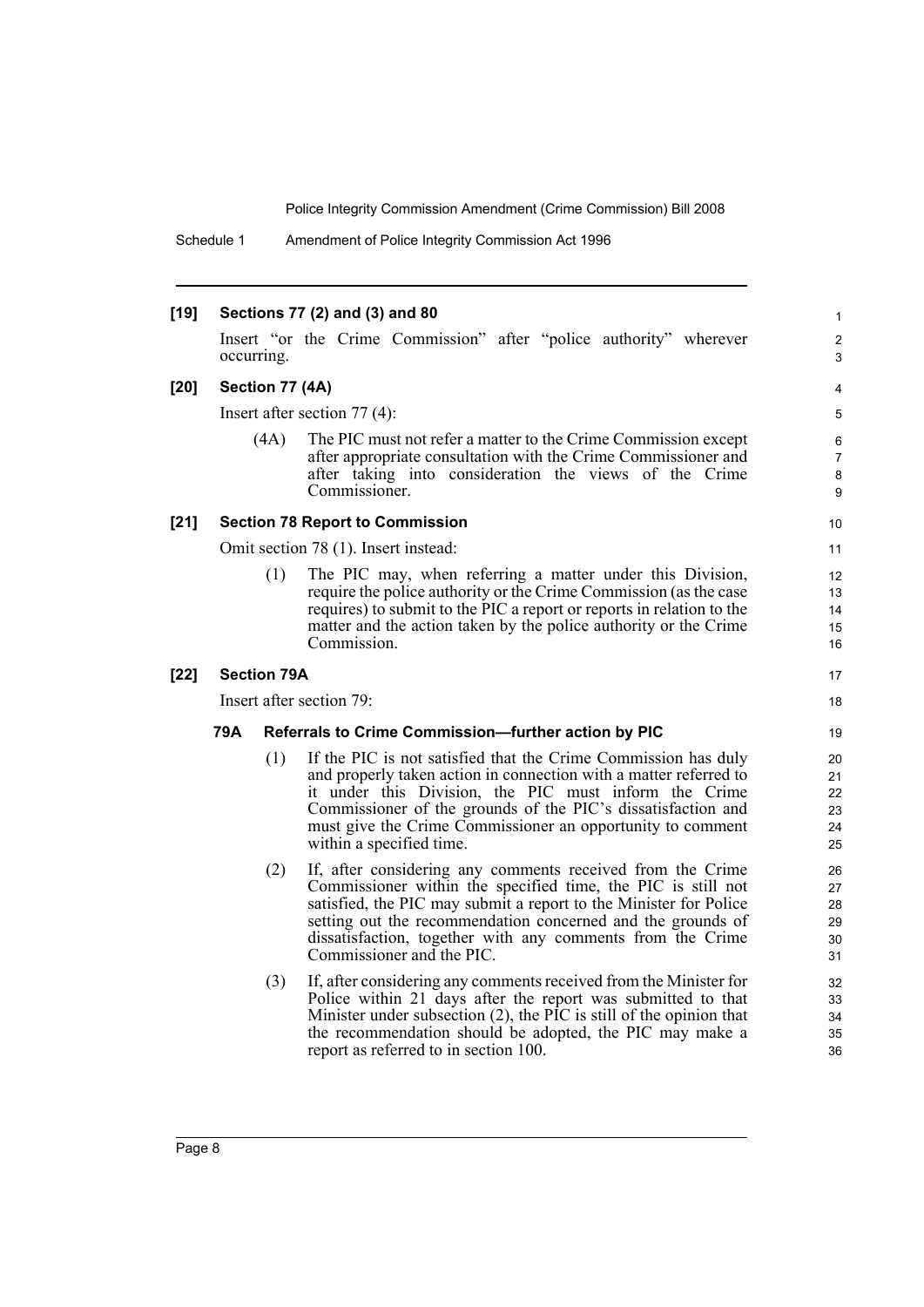| Amendment of Police Integrity Commission Act 1996 | Schedule 1 |
|---------------------------------------------------|------------|
|---------------------------------------------------|------------|

| $[23]$ | <b>Section 82 Definition</b>                                                                                                                                                                                        | $\mathbf{1}$         |  |
|--------|---------------------------------------------------------------------------------------------------------------------------------------------------------------------------------------------------------------------|----------------------|--|
|        | Insert "the New South Wales Crime Commission," after "but does not<br>include" in the definition of <i>authority</i> .                                                                                              | $\overline{2}$<br>3  |  |
| $[24]$ | <b>Section 99 Annual reports</b>                                                                                                                                                                                    | 4                    |  |
|        | Insert after section $99(2)$ :                                                                                                                                                                                      | 5                    |  |
|        | Any such information that relates to investigations or other<br>(2A)<br>matters involving Crime Commission officers must be kept<br>separate from other matters in the report.                                      | 6<br>7<br>8          |  |
| $[25]$ | Section 100 Reports relating to authorities                                                                                                                                                                         | 9                    |  |
|        | Insert "or 79A" after "section 79" in section 100 (1).                                                                                                                                                              | 10                   |  |
| $[26]$ | <b>Section 100 (2)</b>                                                                                                                                                                                              | 11                   |  |
|        | Insert "or 79A $(3)$ (as the case requires)" after "section 79 $(3)$ ".                                                                                                                                             | 12                   |  |
| $[27]$ | Section 129 Functions of ICAC where police officers, Crime Commission<br>officers or administrative officers involved                                                                                               | 13<br>14             |  |
|        | Insert ", Crime Commission officers" after "police officers" wherever<br>occurring.                                                                                                                                 | 15<br>16             |  |
| $[28]$ | Section 130 Functions of PIC where other public official involved                                                                                                                                                   | 17                   |  |
|        | Insert ", Crime Commission officers" after "police officers" wherever<br>occurring.                                                                                                                                 | 18<br>19             |  |
| $[29]$ | Section 130 (2), note                                                                                                                                                                                               | 20                   |  |
|        | Insert at the end of section $130(2)$ :                                                                                                                                                                             | 21                   |  |
|        | Note. A public official includes a member of the New South Wales<br>Crime Commission Management Committee constituted by the New<br>South Wales Crime Commission Act 1985.                                          | 22<br>23<br>24       |  |
| $[30]$ | Section 131 Arrangements between PIC and ICAC                                                                                                                                                                       | 25                   |  |
|        | Omit section 131 (1). Insert instead:                                                                                                                                                                               |                      |  |
|        | (1)<br>Arrangements may be entered into                                                                                                                                                                             | 27                   |  |
|        | The PIC Commissioner and the ICAC Commissioner may enter<br>into arrangements regarding:                                                                                                                            | 28<br>29             |  |
|        | matters about which the ICAC will notify the PIC where<br>(a)<br>the ICAC suspects police misconduct, misconduct of a<br>Crime Commission officer or corrupt conduct of an<br>administrative officer may exist, and | 30<br>31<br>32<br>33 |  |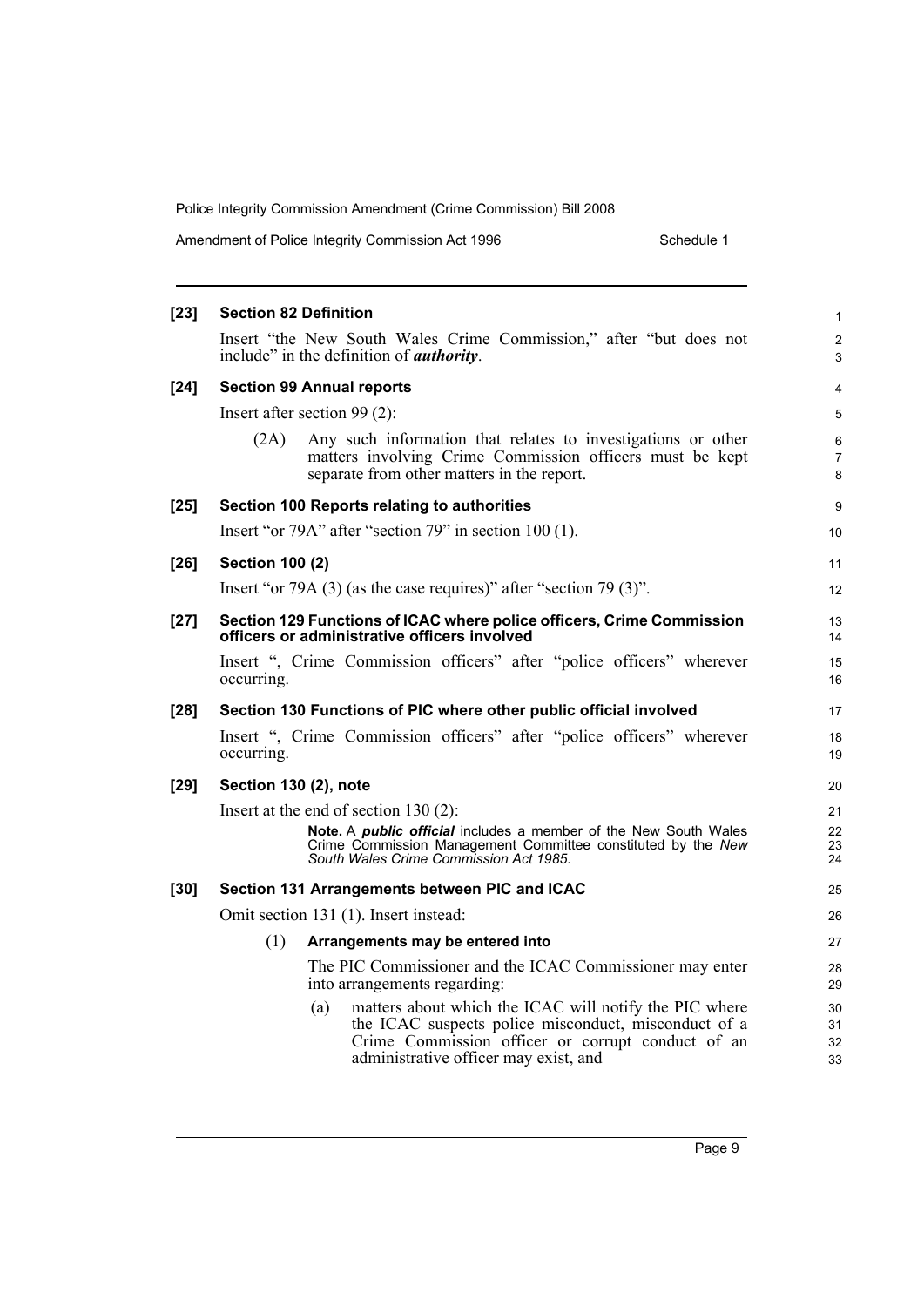Schedule 1 Amendment of Police Integrity Commission Act 1996

|      | matters about which the PIC will notify the ICAC where<br>(b)<br>the PIC suspects corrupt conduct as defined in the<br>Independent Commission Against Corruption Act 1988<br>(other than by a police officer, Crime Commission officer<br>or administrative officer) may exist, and |                                                                                | 1<br>$\overline{a}$<br>3<br>4<br>5 |
|------|-------------------------------------------------------------------------------------------------------------------------------------------------------------------------------------------------------------------------------------------------------------------------------------|--------------------------------------------------------------------------------|------------------------------------|
|      | (c)<br>with where conduct involves:                                                                                                                                                                                                                                                 | matters that the ICAC will investigate or otherwise deal                       | 6<br>$\overline{7}$                |
|      | (i)                                                                                                                                                                                                                                                                                 | both police officers and other public officials, or                            | 8                                  |
|      | (ii)<br>officials, or                                                                                                                                                                                                                                                               | both Crime Commission officers and other public                                | 9<br>10 <sup>°</sup>               |
|      | (iii)<br>officials, and                                                                                                                                                                                                                                                             | both administrative officers and other public                                  | 11<br>12                           |
|      | (d)<br>where conduct involves:                                                                                                                                                                                                                                                      | matters that the PIC will investigate or otherwise deal with                   | 13<br>14                           |
|      | (i)                                                                                                                                                                                                                                                                                 | both police officers and other public officials, or                            | 15                                 |
|      | (ii)<br>officials, or                                                                                                                                                                                                                                                               | both Crime Commission officers and other public                                | 16<br>17                           |
|      | (iii)<br>officials.                                                                                                                                                                                                                                                                 | both administrative officers and other public                                  | 18<br>19                           |
| [31] | Section 132 Other roles of ICAC not affected                                                                                                                                                                                                                                        |                                                                                | 20                                 |
|      | Force".                                                                                                                                                                                                                                                                             | Insert "or the New South Wales Crime Commission" after "NSW Police             | 21<br>22                           |
| [32] | Section 135 Complaints by public officials                                                                                                                                                                                                                                          |                                                                                | 23                                 |
|      |                                                                                                                                                                                                                                                                                     | Insert ", Crime Commission officer" after "police officer" in section 135 (1). | 24                                 |
| [33] | Schedule 3 Savings, transitional and other provisions                                                                                                                                                                                                                               |                                                                                | 25                                 |
|      | Insert at the end of clause $1(1)$ :                                                                                                                                                                                                                                                |                                                                                | 26                                 |
|      | Act 2008                                                                                                                                                                                                                                                                            | Police Integrity Commission Amendment (Crime Commission)                       | 27<br>28                           |
|      |                                                                                                                                                                                                                                                                                     |                                                                                |                                    |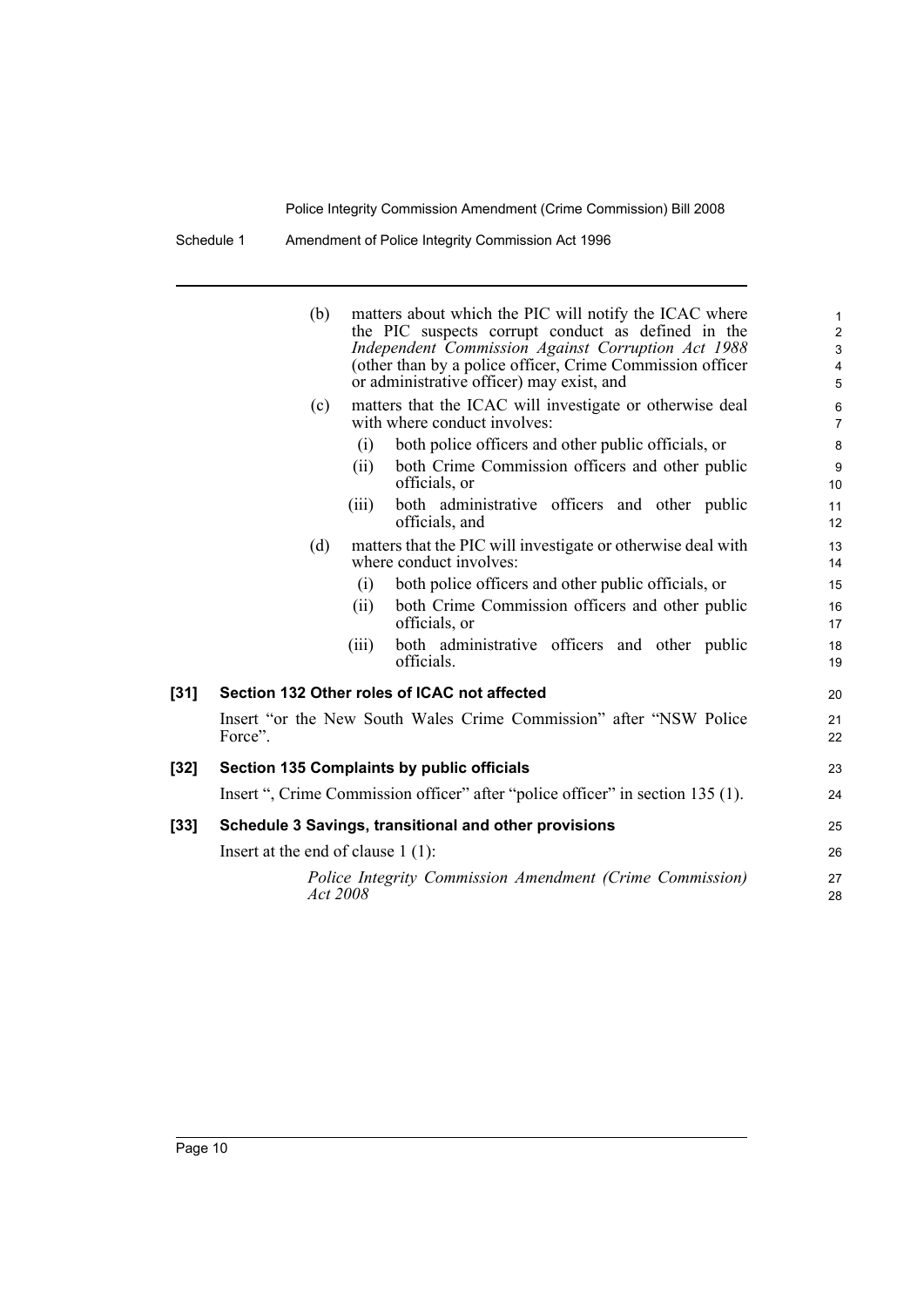Amendment of Police Integrity Commission Act 1996 Schedule 1

#### **[34] Schedule 3** Insert at the end of the Schedule (with appropriate Part and clause numbering): **Part Provisions consequent on enactment of Police Integrity Commission Amendment (Crime Commission) Act 2008 Definition** In this Part: *amending Act* means the *Police Integrity Commission Amendment (Crime Commission) Act 2008*. **Application of amendments to previous conduct of Crime Commission officers** The amendments made to this Act by the amending Act concerning the detection and investigation of misconduct of Crime Commission officers or former Crime Commission officers extend to conduct that occurred (or is alleged to have occurred) before the commencement of the amending Act. **Existing matters being dealt with by ICAC** (1) The amendments made to this Act by the amending Act do not affect any matter relating to the New South Wales Crime Commission or a Crime Commission officer that was being dealt with by the ICAC before the commencement of the amending Act. (2) Any such existing matter cannot be referred by the ICAC to another person or body under section 53 of the *Independent Commission Against Corruption Act 1988*. However, nothing in this subclause prevents the ICAC from referring, in accordance with that section, any other matter that arises out of its dealing with the existing matter. **Existing arrangements between PIC and ICAC** Any arrangement made under section 131 and in force immediately before the commencement of the amending Act is taken to be an arrangement in force under that section as amended by the amending Act. 1 2 3 4 5 6 7 8 **9** 10 11 12 13  $14$ 15 16 17 18 19  $20$ 21 22 23 24 25 26 27 28 29 30 31 32 33